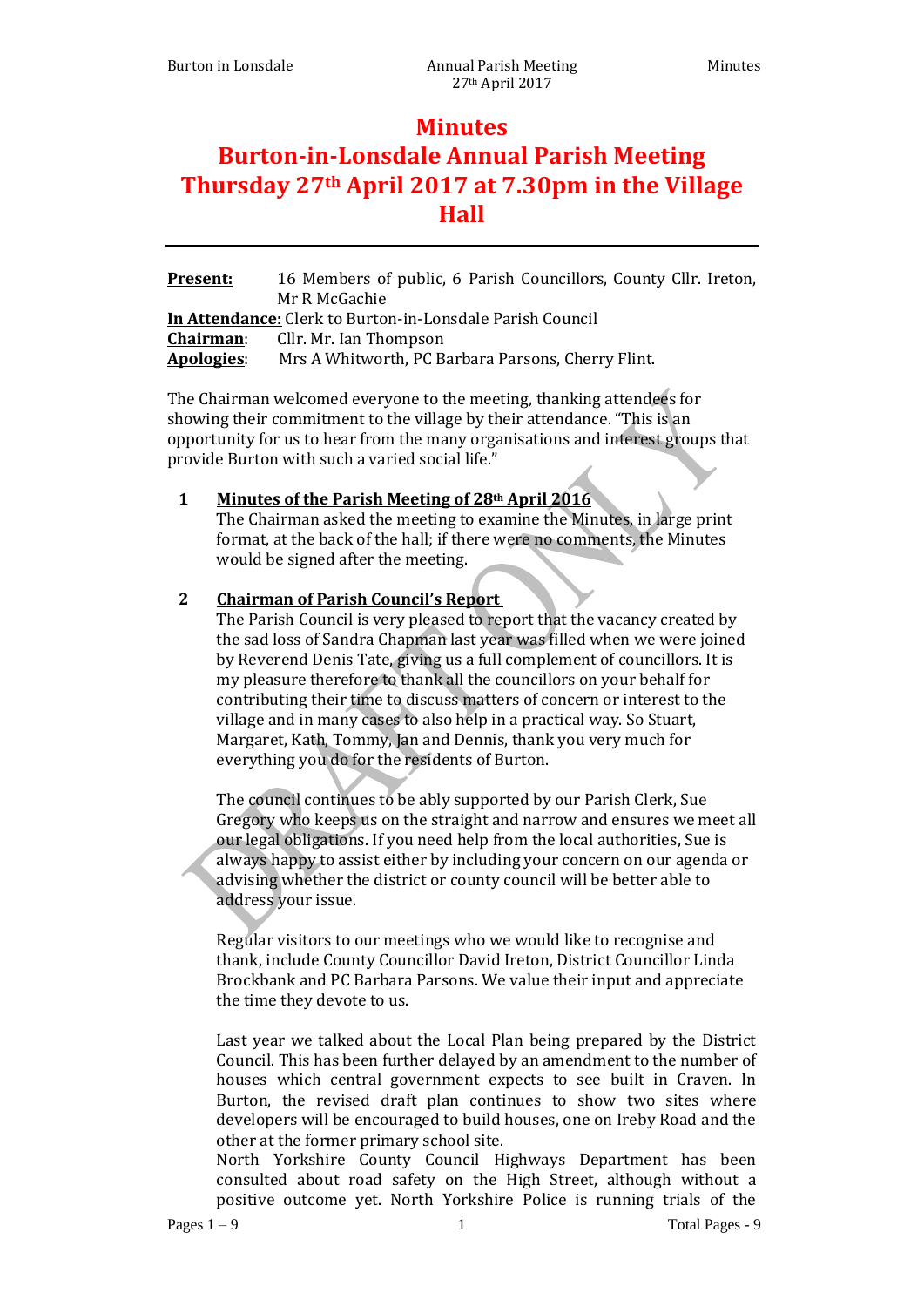Community Speedwatch scheme elsewhere in their area and the officer responsible has promised to notify us whether the scheme will be extended to areas covered by 20mph limits like Burton.

I would like to record special thanks to all the volunteers who help to maintain various parts of our village. Mike Biles and Alban Burns have each adopted an area of grass that they mow for the enjoyment of the community. Mike Illsley has taken on a number of development and maintenance tasks at the sports pavilion, where we also enjoy the flower display planted for us by Burton Pals with Trowels. David Gibson, Alistair Gregory and Dave Hodgson have worked with the North Yorks Countryside Officer to install another footpath gate this year and they plan to make improvements to the footpath near Bogg Beck footbridge. Thank you to those who joined the litter picks and if I have missed any other activities, please forgive me – your effort is appreciated. If you want to look after something that you feel is being neglected, please talk to us on the Parish Council as we may be able to support you.

At the recreation ground this year you will have noticed a major improvement to the car park. This was paid for by Burton Community Sports and we are very grateful to Ian Parker for suggesting it. I am sure you will agree it looks much better as well as allowing more cars to park when an event is on. Our 2017 project at the recreation ground will provide a BMX track at the east end of the field in response to a request made by some of the young cyclists when we opened the pavilion. It took a while but it should be ready soon.

The Parish Council has registered with the Pageant Master to take part in the Commemoration of End of WWI (called When the Battle is Over). This will involve the lighting of a beacon or bonfire on Castle Hill on 11 November 2018. More on that nearer the time.

We are very lucky to live in a village where people are willing to take on voluntary activities. If it were not for them, the Parish Council would need to pay contractors to do the work resulting in a higher precept. You will have seen that we have requested a modest increase this year, which will result in an extra £1000 income. We will use this with some of our reserves to continue to provide services in the village. We hope that you approve of how we try to maintain a pleasant environment in the village without incurring excessive costs.

Ian Thompson, Chairman, Burton Parish Council

## **3 Local Swimming Pools Provision: Hornby Pool**

Mr. Robert (Bob) McGachie introduced himself as one of the people involved in efforts to re-open Hornby Swimming Pool, mothballed at the beginning of this month with little warning from either Lancashire County Council or Lancaster City Council (owner and operator, respectively). Despite lobbying starting in early March 2017, as yet there has been no official response by Lancashire County Council's Chief executive. The County owns the pool which is run by Lancaster City Council; funds for building the pool in the early 1970s came from local donations; at the moment no documentation supporting the transfer from local ownership to Lancashire County Council has been located. At the time of building, Lunesdale District Council was the local authority; this changed to Lancaster City Council in 1974; all the Lunesdale records were lost in a fire at Hornby in the early 1980s.

Various organisations, including Sport England and Locality have been contacted for advice, in particular about Community Asset transfers. The advice given is to create and register a Community Benefit Society (CBS). The CBS will be a trust for which shares of £25 will be issued; each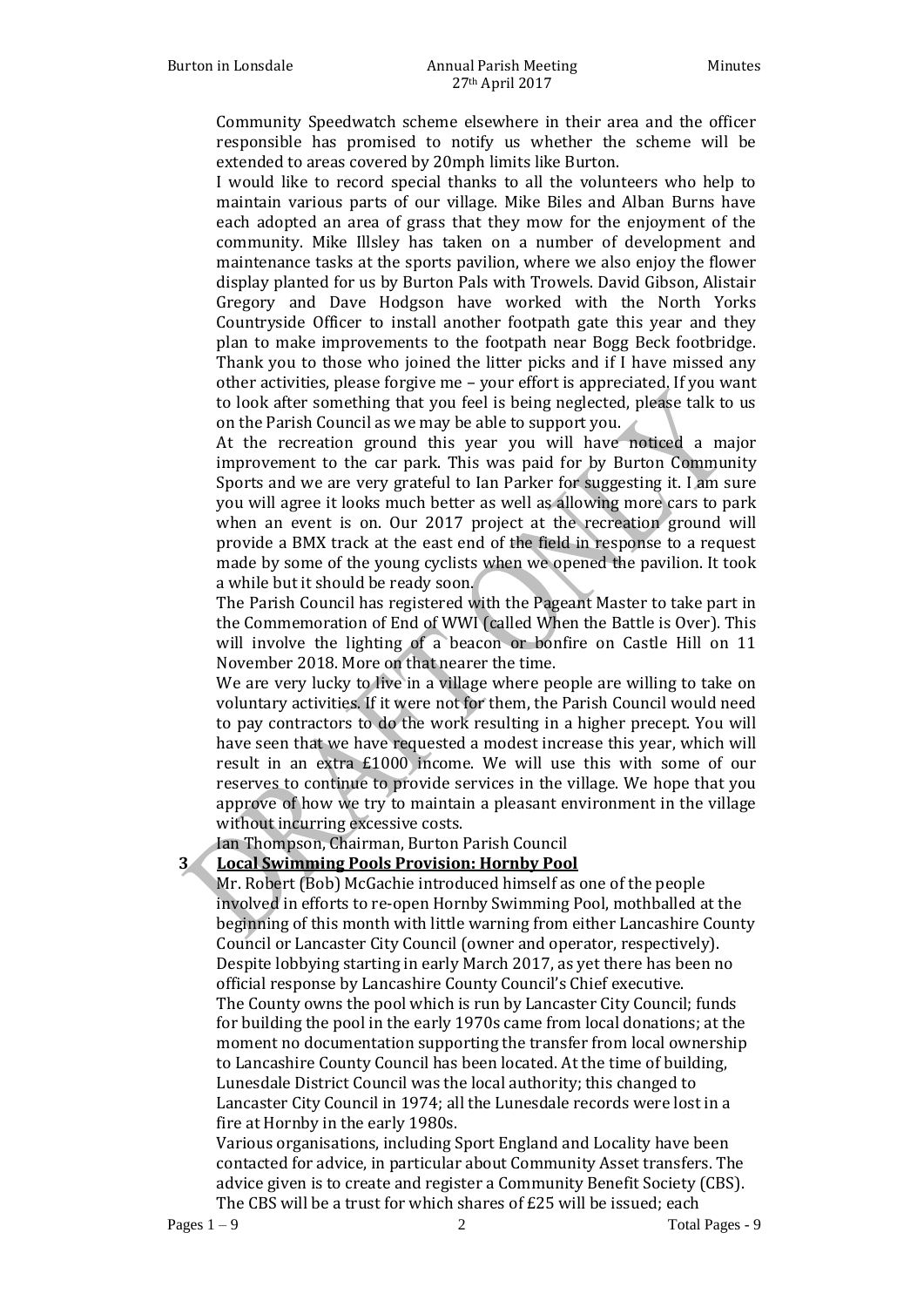shareholder will have one vote irrespective of the number of shares held. Share pledges are being sought at this stage, rather than share sales, to obtain a measure of support from the community. Ideally, approximately £75,000 in pledges is sought.

A social media campaign has started, with 350 Facebook members; a 200 strong emailing list has started. Efforts are being made to widen the exposure in the area.

The current local elections have made matters uncertain as to timescales, etc.

A 10 year business plan is suggested, however, initially a 3 year plan will be presented, including development of complementary activities to extend the reach into the community. Years one and two will see volunteers manning the desk and back office functions, with professional lifeguards employed. It is thought the first year's costs could be covered by subscription; costs imposed by both Lancashire and Lancaster Councils would no longer apply. Locality advises requesting assistance for the first two years. B4RN (the local community owned rural broadband network) has indicated it would consider giving financial support after its own third year of operation, when it expects to move into profit. The building will have a full structural survey; if there are too many drawbacks to the building, the project will not proceed.

The next public meeting will be on 15th May, at Hornby Institute.

The Chairman thanked Mr McGachie for his presentation, indicating that leaflets about the project and seeking support will be distributed in the village.

Mr McGachie left the meeting.

#### **4 Police Report**

An email report was read to the meeting: "only 4 incidents reported to us for Burton in Lonsdale during April:

1) Report of threatening comments made on Facebook 2) A report of a silver VW Polo dumped on Ireby Road, Burton-in-Lonsdale which we believe was used by masked criminals when they broke into Ingleton Co-op on 06/04/17 to steal several thousand pounds worth of cigarettes

3) Report of a vehicle causing an obstruction

4) Report of an internet fraud which was referred to Action Fraud

As it is your annual meeting I thought I'd report on how we have done with crime over the last financial year and what's changed if anything regards crime trends.

Total Crime for all of Craven over the last financial year was 1954 compared with 2020 last year so a drop of 66.

Craven Rural over the last financial year has had 1068 compared with 1098 last year so 30 less.

Despite an overall decrease in crime there has been a sharp rise in retail thefts. This is something we have seen across the whole rural area and we are keen to address this with retailers. There has also been an increase in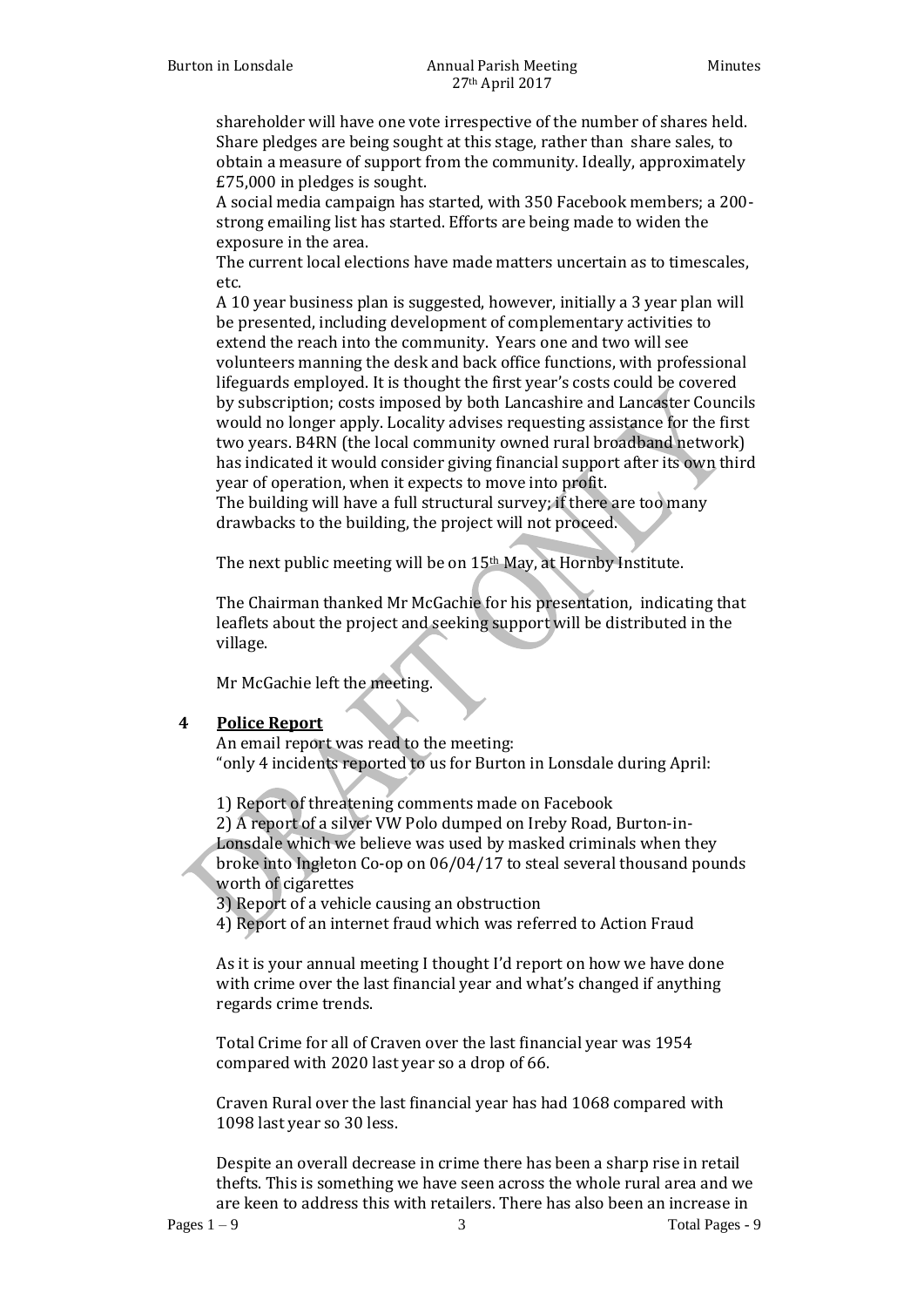vehicle offences. For your Parish we are always keen for residents to have increased security for their Quad Bikes and Landrovers as these are popular targets.

Crime for rural Craven remains low and there are still a full team of response staff at Settle and Ingleton as well as the Safer Neighbourhood PC's and PCSO's.

In March 2 speed camera vans and 6 staff were posted at Skipton Police Station to cover Craven's roads. The scheme will see them on the roads in Craven every day, some days 2 at once. Any complaints regards speeding should go through the reporting process on our Police Website [https://northyorkshire.police.uk/what-we-do/road-policing/community](https://northyorkshire.police.uk/what-we-do/road-policing/community-speed-watch/)[speed-watch/](https://northyorkshire.police.uk/what-we-do/road-policing/community-speed-watch/)"

#### **5 County and District Councillor Reports**

County Councillor Ireton reported:

Allerton Park Waste Recovery Scheme

Construction started in January 2015; it will be fully operational in early 2018. It will reduce the amount of waste going to landfill in North Yorkshire by at least 90% and increase recycling in the county.

The process involves:

- firstly sorting household waste using mechanical treatment technology to extract recyclable items;
- process around 40,000 tons of food and organic waste each year to generate renewable energy;
- Use the remaining non-recyclable waste to generate enough energy to power 40,000 homes

Skipton to Harrogate road at Kexs Hill: a scheme to realign the road which suffers from landslides after heavy rain, resulting in weeks of closure, is being drawn up to submit to the Ministry of Transport.

Bentham Community Library is due to relocate into Pioneer Projects: work is nearly completed on the refitting of the second floor; it will open on Wednesday 17th May.

#### **6 Village Organisations Reports**

Verbal and written reports were received from the following organisations:

#### **CHURCH GROUPS**

## **All Saints' PCC**

Revd. Tate thanked the village for its generous support of the Church Spire project; a leak has been discovered which is being investigated. It is thought to be coming through the windows.

The usual church services continue, working in conjunction with the Methodists. A holiday club for children will be held in late July this year. Other activities include (free) pancakes for the Village on Shrove Tuesday, World War One commemorations, work on the garden next to the Church Yard, Stay and Play for children up to three years old on Thursday mornings during term time, run by volunteers Ruth Gill and Jean Thornber. There have also been christenings, and marriages.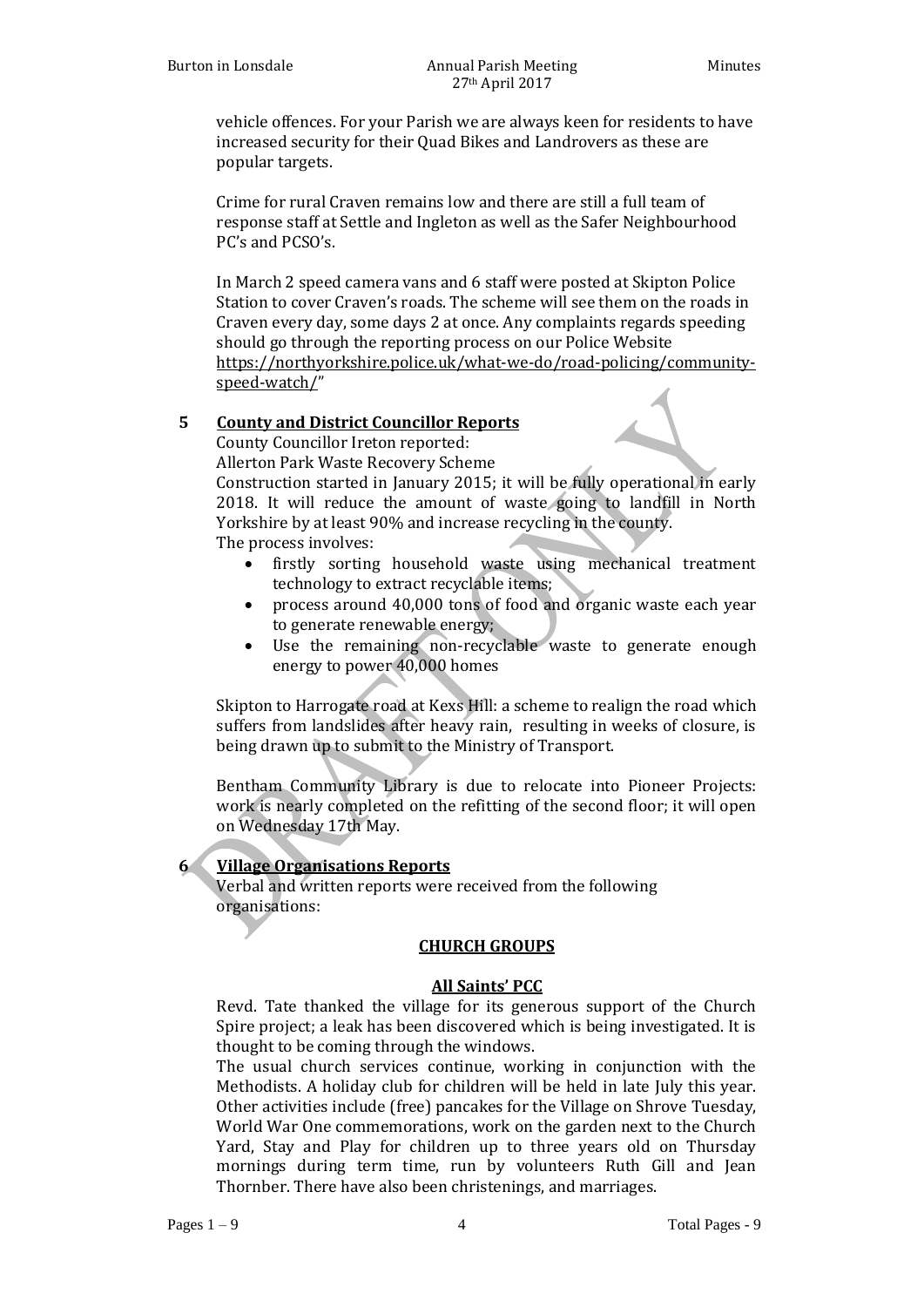## **Burton Chapel**

From David Brown:

"Life goes on at the chapel much as before. A small but enthusiastic congregation maintains a weekly witness with Sunday services, and the well-established Friday coffee morning is a welcome social event which even has a regular clientele from annual visitors to the local caravan parks.

Contrary to rumours, the chapel building is not for sale, but discussions are ongoing about how best to adapt the huge building to be more suitable to its current usage."

#### **SPORTS ACTIVITY GROUPS**

#### **Burton Bowling Club**

John Wood reported:

A very good year during 2016 saw funds being raised for a new clubhouse which includes a kitchen and toilet. The work was done by volunteers, which enabled costs to be kept to a minimum. The Club won the Westmoreland Bowling League Seniors division and is now in the higher division. There is also an evening Rural League in which people can play if not able to play during the day. Membership has increased. As always, new members and support are always welcome; contact John Mason for more details.

## **GENERAL INTEREST GROUPS**

## **Community First Responders**

John Wood reported there are now three active members with himself as Coordinator. Training sessions are held with the Bentham volunteers. If anyone wishes to help, they should contact John Wood in the first instance (email: [j.peter.wood@btinternet.com](mailto:j.peter.wood@btinternet.com) , telephone 015242 61646)

#### **Concerts and Cakes**

Cathy Rowland sent the following report: *Four Years and Counting*

The fourth season of Concert&Cakes presented four very different ensembles opening in October with The Marisca Trio, a versatile ensemble who blended the unconventional instrumentation of the harp, cello and saxophone, the Harmonopoly barbershop quartet in November, the amazing Dani Sicari and the Easy Rollers in February and a beautiful, accomplished performance of Schubert's powerful String Quintet in C performed by the Aurora String Quintet in March.

These concerts rely on regular help – and that comes freely and generously from lots of people in the village. Firstly, the bakers with their cakes which everyone looks forward to. But also the flowers, the bunting, the heating, the cleaning, the banner, the photocopying, the serving, the washing up, the table cloths, room set up, equipment testing, and the support of All Saints Church PCC. So many things which make the overall experience something which is bringing people back over and over again. This season, we have had between 100 and 130 people to every concert which is the most we've had since we started 18 concerts ago! And this fourth year is the last one we have received funding to help support the musicians' costs. Our special thanks go to the Sir John Fisher Foundation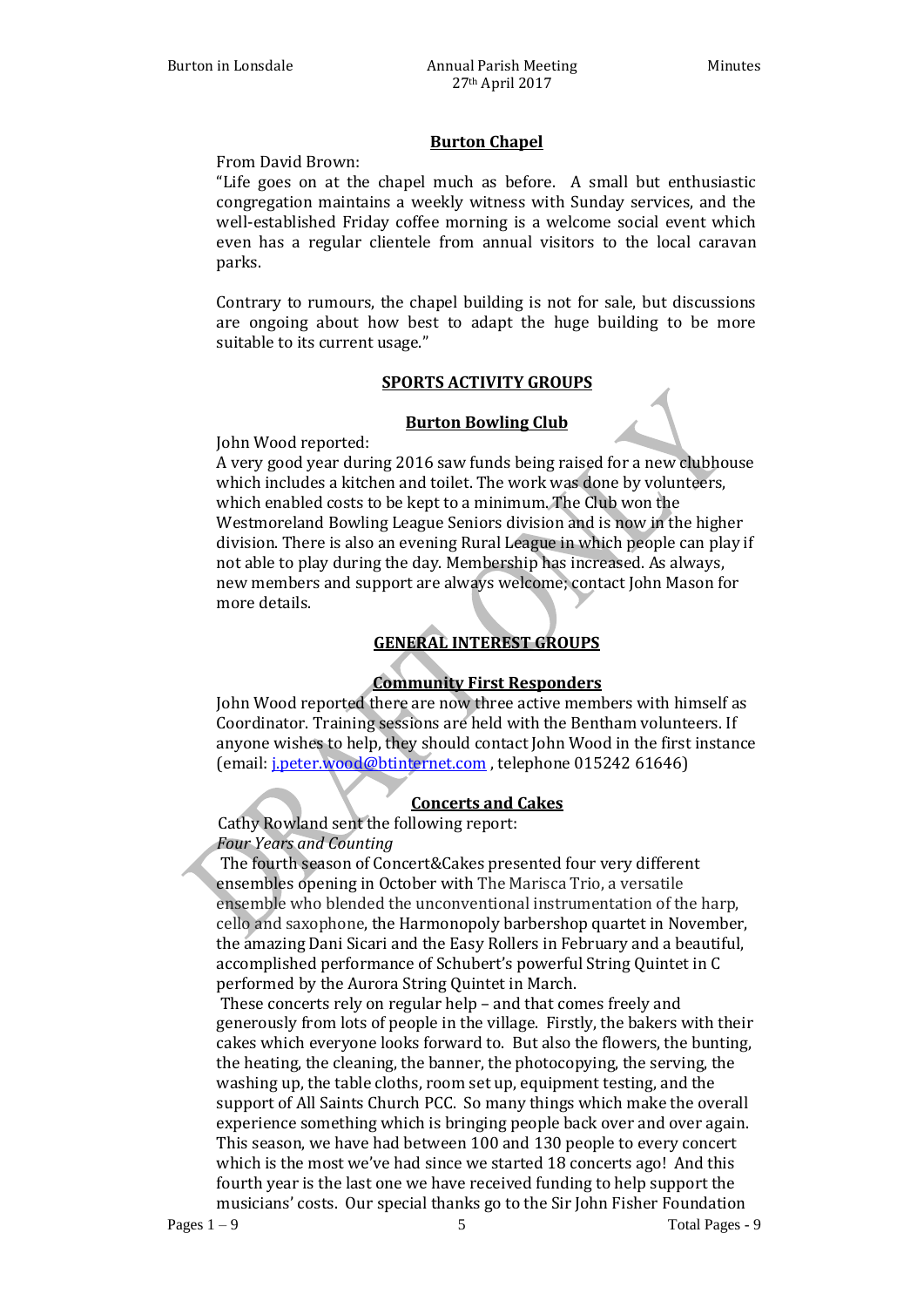in Ulverston for their generous support. We have a mailing list of over 40 people and the audience comes from far and wide, often on a regular basis, to boost those from the village.

This year, we have been able to donate profits to Pals with Trowels, the Sports Pavilion and All Saints Church.

So we will be meeting up soon to talk about future concerts, and will follow up in the next Burtonian.

### **Emergency Plan**

Andy Ive wrote:

The Emergency plan was fully updated and reissued in March this year. The update included checking the emergency numbers of the various support organizations and Infrastructure bodies, as well as local contacts and any changes to locally available equipment.

As a member of the Emergency Planning Society I get regular updates and will ensure any relevant recommendations get incorporated as required. A copy was also given to the Lancaster Emergency planner, who was very complimentary on our effort to become resilient.

The emergency equipment is checked regularly by me. This is located to the rear of the shop garage. I fixed the salt spreader for this winter although it was unused. Should we be formalizing the vulnerability list of residents in some confidential format?

## **Heritage Group**

Julie Clarke wrote:

I am pleased to report that the Heritage group has been active this year.

- A number of oral histories have been completed.
- A talk was given to the Burton Friendship meeting to promote the activities of the group.
- A heritage trail is nearing completion
- Our digital archive now numbers 250 records which consist of photos, newspapers, articles, trade directories and parish records relating to Burton. We have been grateful for material received from villagers past and present.
- Working with Pals with Trowels the old village signs have been restored and reinstated at the entrances to the village on the main road. The financing of which has been helped by a successful joint grant with Pals with Trowels from the Harold Bridges foundation

Going forward we have identified both short term objectives; continuing to record oral histories of residents; develop specialist trail leaflets and information boards; a then and now booklet/calendar, developing a group logo. Longer terms objectives; making digital material accessible for all and ultimate housing of the collection of archival material we are collecting.

We meet bi-monthly, the first Wednesday of the month, in the Punch Bowl and welcome anyone to attend with an interest in the village's heritage.

#### **Pals with Trowels**

## Kate Vose wrote:

In the past year the Burton in Lonsdale Pals with Trowels have been busy continuing their aims of making Burton bloom, developing our gardening knowledge and socialising through our shared love of gardening and gardens.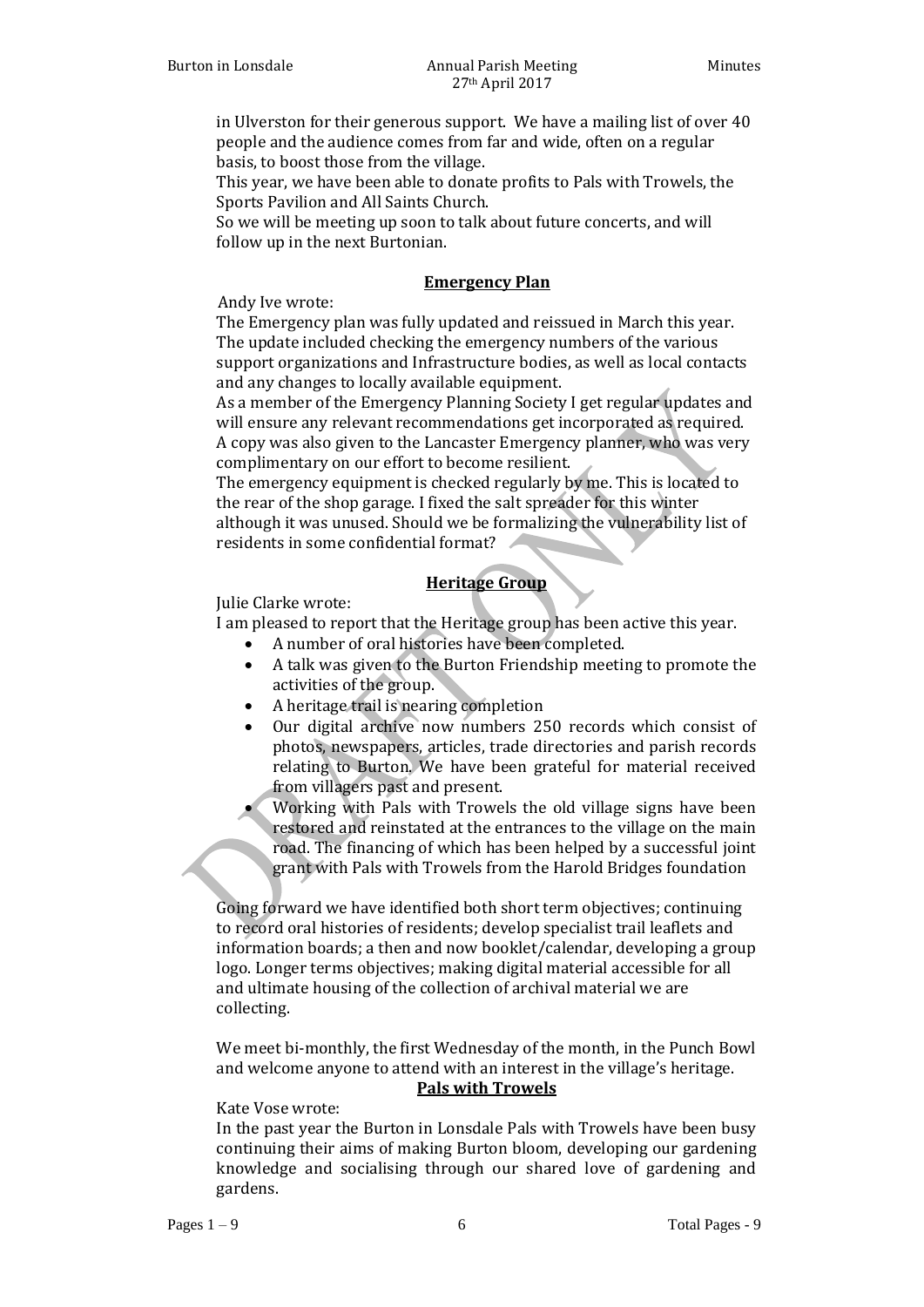Around the village you'll have seen the fruits of our labours, including further bulb planting on the green, and planting at the front of the pavilion. Most significantly the new village signs, funded by donations from 'Concert and Cakes' and a grant from the Harold & Alice Bridges Fund have now been completed and planted with spring bulbs. Work has also started on reinvigorating the Millennium Garden and developing it into a Garden of Remembrance.

Much of our funding for planting in the village has come from the (rather rain soaked) stall that we held at the Gala, we raised a total of £200 and acquired our new Pals mascot Gunther the Gnome.

Our garden visits to Larch Cottage nursery near Penrith and to Harlow Carr near Harrogate were both blessed with good weather, inspiring gardens, good company and excellent cake, and a new itinerary of trips is scheduled for the coming year. All of our efforts this year were celebrated when we were nominated for a Craven Community Award, which resulted in much fun making a video of our projects and when representatives of the group went to the prize ceremony at Coniston Hotel.

Plans for the coming year include longer term projects to develop an orchard on the recreation ground (we have already had an article printed in Gardeners World Magazine!), to continue work on the newly named Garden of Remembrance and to run Open Gardens on June 11th.

The Burton 'Pals with Trowels' meet informally on the first Tuesday of each month in the Punchbowl and new members are always welcome.

## **Burton Regeneration Group**

Margaret Mason reported the Group is still active, however, taking a break following the completion of the Pavilion project. More work will be done in the future and ideas for projects will be welcomed, as are new members.

#### **Burton Village Hall Committee**

Another good year for the Village Hall. Regular events include:

Monthly: Film nights that we underwrite, Dominoes, WI meetings, Music Nights, and Parish Council meetings

Weekly: Table tennis, with 3 tables regularly used; Karate; Keep Fit, Ad hoc: Archery nights; workshops including 2 felt days using materials

from Glenda Ross's donated art materials.

Work on a possible extension for increased storage is still in the very early stages of discussion with University of Central Lancs students looking for a project.

The new water heater has been installed and is working well. The central heating is still an issue with the heating being found on at odd times. There has been some meddling with the timer and temperatures that I have now set at 12 degrees for all timings. Tim Wheildon has been asked to check our system is efficient and up to date.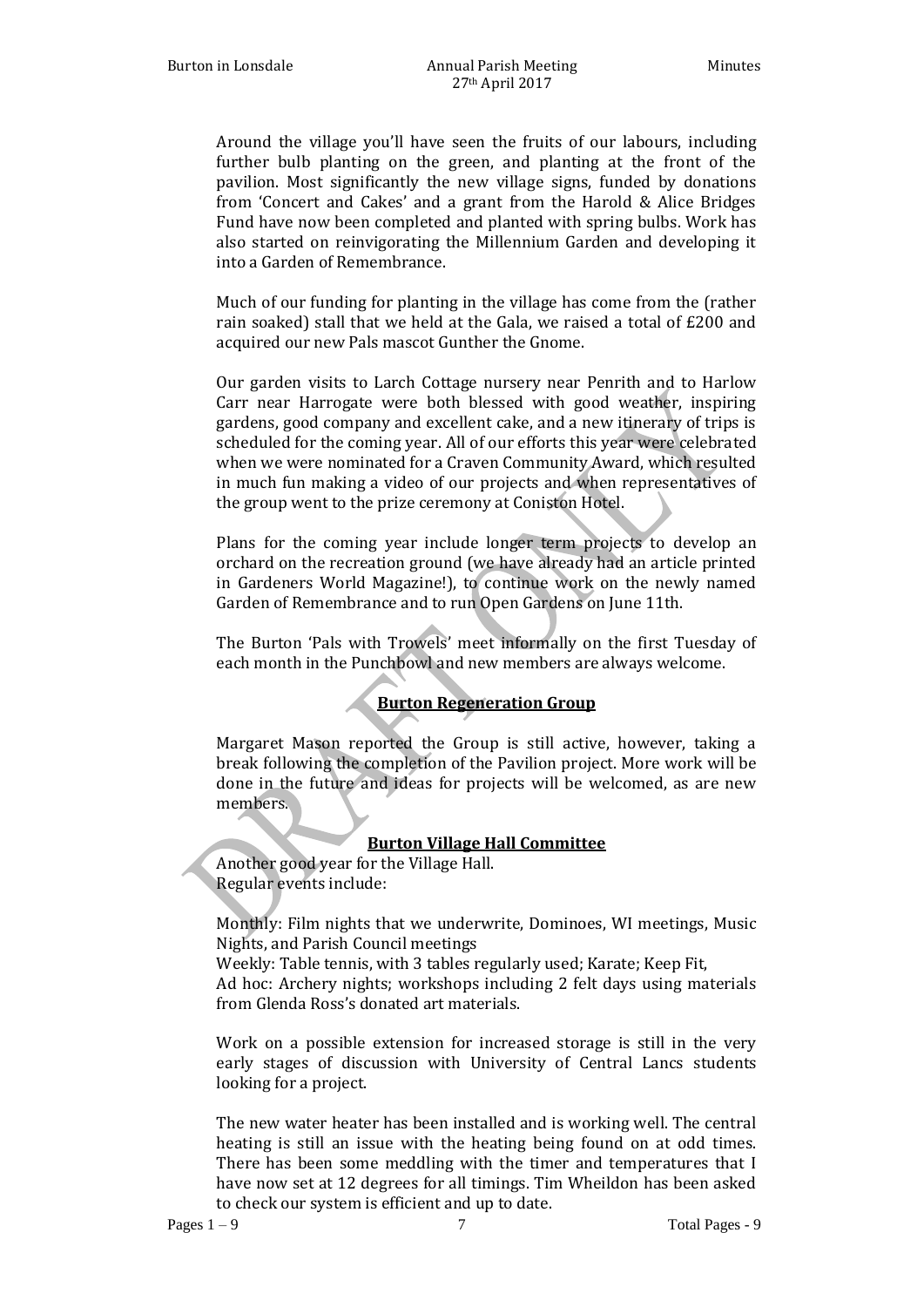The extra power sockets make life much easier for some events. The broadband subscription will be cancelled in June as we are not making any money from it to cover the £40.20 we pay each month.

The website and calendar is to be taken on as a task by the committee. Some errors on the website need to be corrected. Our Facebook page is well used and very useful - thanks to Nicky Wilkinson for this and her offer to continue with this...

New racking in the mezzanine has allowed better storage of all of the art materials that we were given, plus Christmas decorations etc.

Maintenance:

The roof and guttering repairs will be carried out in the better weather. I will get a quote for changing all lights to LED's to save on fuel bills. The possibility of new chairs is to be investigated.

A new treasurer has been appointed from the new committee. Thank you all committee members for their work this year.

Andy Ive, Chairman

## **Burton Village Shop**

The shop continues to be successful and to be the hub of the village. It is financially sound, although increasing cost pressures result in us having to run ever faster just to stand still.

It would of course be impossible to maintain such a valuable village asset without the dedication of Sarah Salrein, the Post Office team and all the staff and indefatigable volunteers, who give countless hours of their time.

New volunteers will be welcomed with open arms – an hour or two a week would be fantastic!

David Brown

#### **OTHER GROUPS**

#### **Burton in Lonsdale Women's Institute**

We now have 16 paid-up members, with meetings also often attended by a few regular visitors from the village. Sadly during the course of the year, 3 longstanding previous members passed away: Alice Dale, Glenda Ross and Alice Dodgson . We will miss them all.

Vera Dodgson qualified for a Long Service Award, being honoured for her skills and contributions to arts and crafts at the 2017 Federation Spring Council meeting, and was presented with the Nora Worth Prize.

President Jean Thornber stepped down at our November AGM. Jill Peel was elected in her place. Our thanks to Jean for her dedication and efforts, with membership doubling during her presidency.

2016-17 Activities were many and varied. Talks included: living in Burton during the 1930s, a folk music evening, based on pieces collected over 200 years, and a talk by a resident personally affected by the Spanish Civil War. Chinese medicine theory and mobility, flexibility and relaxation techniques were demonstrated. Work/life experiences of an airline pilot and the local rector were related and talks about Mauritius and Tiri Tiri

Pages 1 – 9 8 8 Total Pages - 9